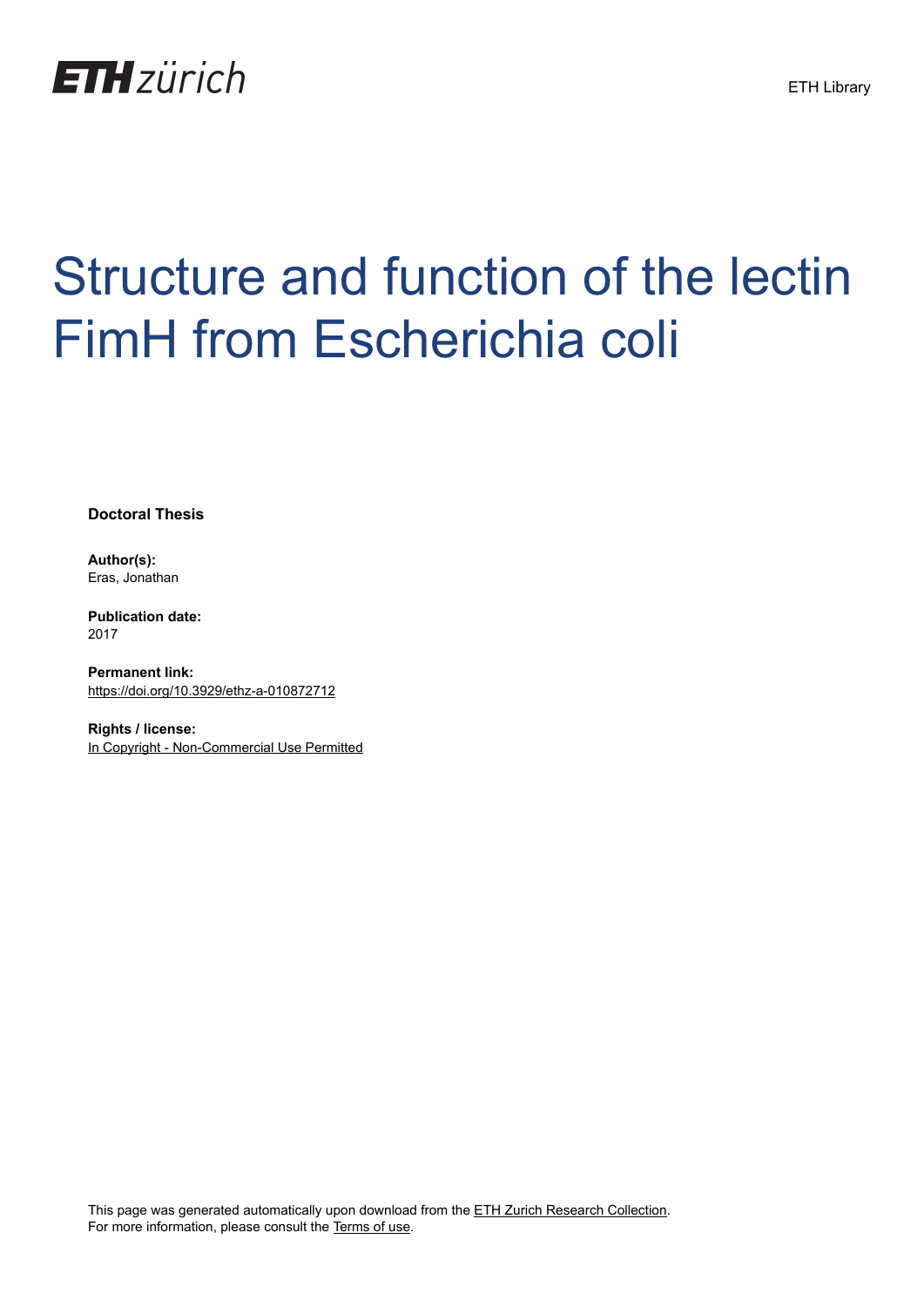DISS. ETH NO. 24155

### *STRUCTURE AND FUNCTION OF THE LECTIN FIMH FROM ESCHERICHIA COLI*

A thesis submitted to attain the degree of

DOCTOR OF SCIENCES of ETH ZURICH

(Dr. sc. ETH Zurich)

presented by

#### *JONATHAN ERAS*

*M.Sc. in Biochemistry, TU Munich*

born on *17.03.1986*

citizen of *Germany*

accepted on the recommendation of

*Prof. Dr. Rudi Glockshuber, examiner Prof. Dr. Eilika Weber-Ban, co-examiner Prof. Dr. Julia Vorholt, co-examiner Prof. Dr. med. Olivier Devuyst, co-examiner*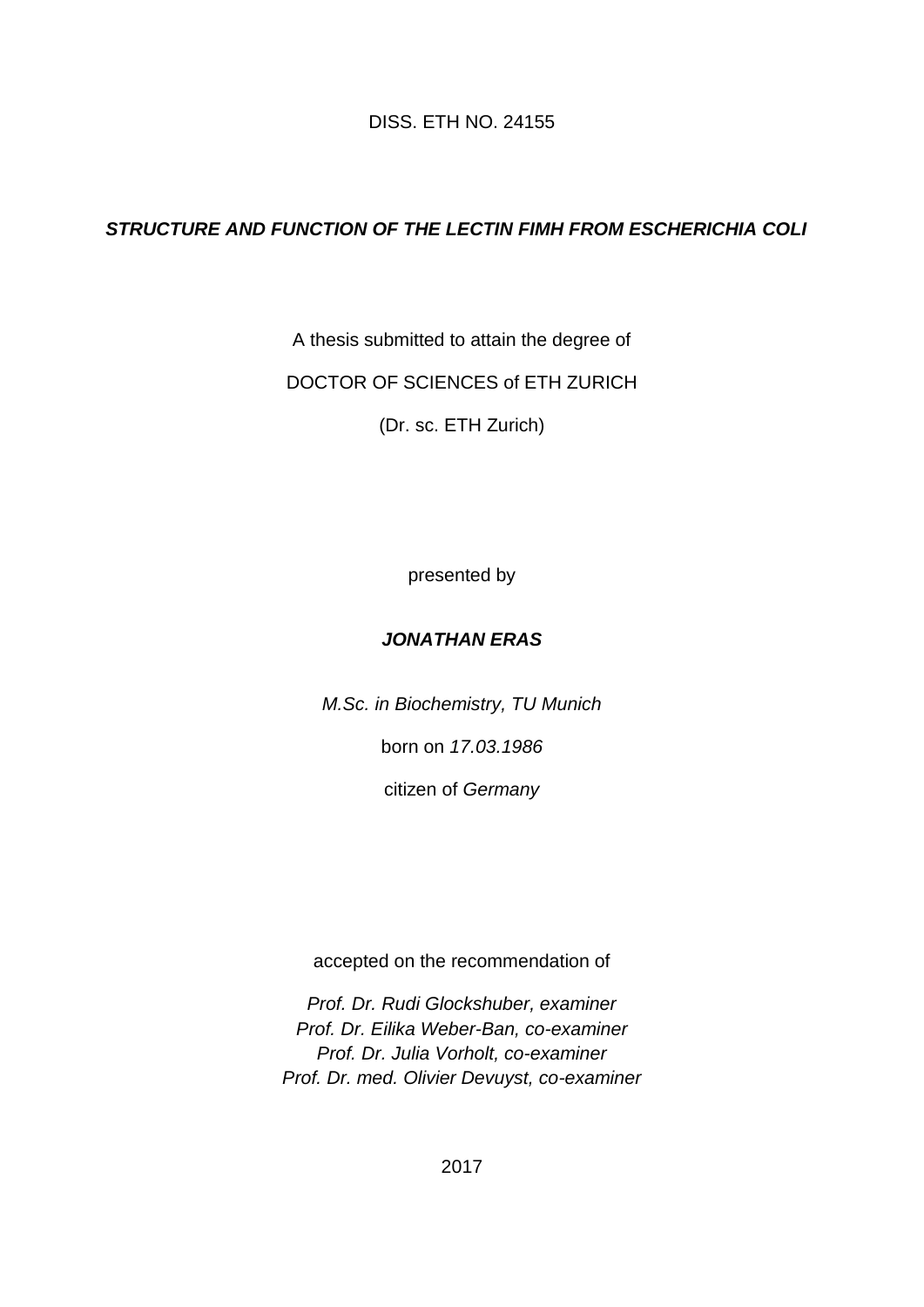## **SUMMARY**

Adhesive type 1 pili of uropathogenic *Escherichia coli* strains are filamentous, extracellular protein complexes that enable bacterial attachment to epithelial cells of the urinary tract. Adhesion to the epithelium is mediated by the lectin FimH at the tip of type 1 pili. FimH is a two-domain protein. It consists of a lectin domain (FimHL) that binds terminal mannoses in N-linked glycans on epithelial target receptors, and a pilin domain (FimHP) that interacts with the lectin domain and anchors FimH to the rest of the pilus. The subunits in the pilus are linked non-covalently by a mechanism in which the incomplete immunoglobulin-like fold of the pilin domain is complemented by an N-terminal peptide extension, called donor strand (Ds), of the successive subunit. FimH shows the remarkable ability to increase its apparent affinity to target glycans when its domains become separated under tensile mechanical force. The main goal of the thesis was to elucidate this mechanism by a comprehensive structural analysis and by comparing the ligand binding dynamics of the isolated lectin domain (FimHL) with those of the full-length protein using *n*-heptyl α-D mannopyranoside (HM) as a model ligand.

We first established an experimental system to produce a stable FimH monomer with the properties of FimH in the context of the assembled pilus. For this purpose, the complex between FimH and the pilus assembly chaperone FimC was purified and mixed with an excess of a synthetic peptide (DsG) that corresponds to the N-terminal extension of the subsequent pilus subunit FimG. After displacement of FimC by DsG, the resulting FimH·DsG complex could be purified in milligram quantities. Comparison of the kinetics of ligand binding and dissociation of FimH<sup>L</sup> (representing the domain-separated state of FimH under tensile mechanical force) and FimH·DsG revealed that the isolated lectin domain binds HM with a 3300-fold higher affinity compared to full-length FimH. This dramatic difference in affinity primarily resulted from a more than 100'000-fold slower dissociation of HM from FimH<sup>L</sup> compared to full-length FimH, with dissociation half-lives of 58 minutes for FimH<sup>L</sup> compared to 30 milliseconds for full-length FimH. The solved X-ray structures of FimH·DsG in the absence and presence of the ligand HM demonstrated that the interactions between the pilin and the lectin domain are not affected by ligand binding and intramolecularly catalyze spontaneous ligand release in full-length FimH. In contrast, the X-ray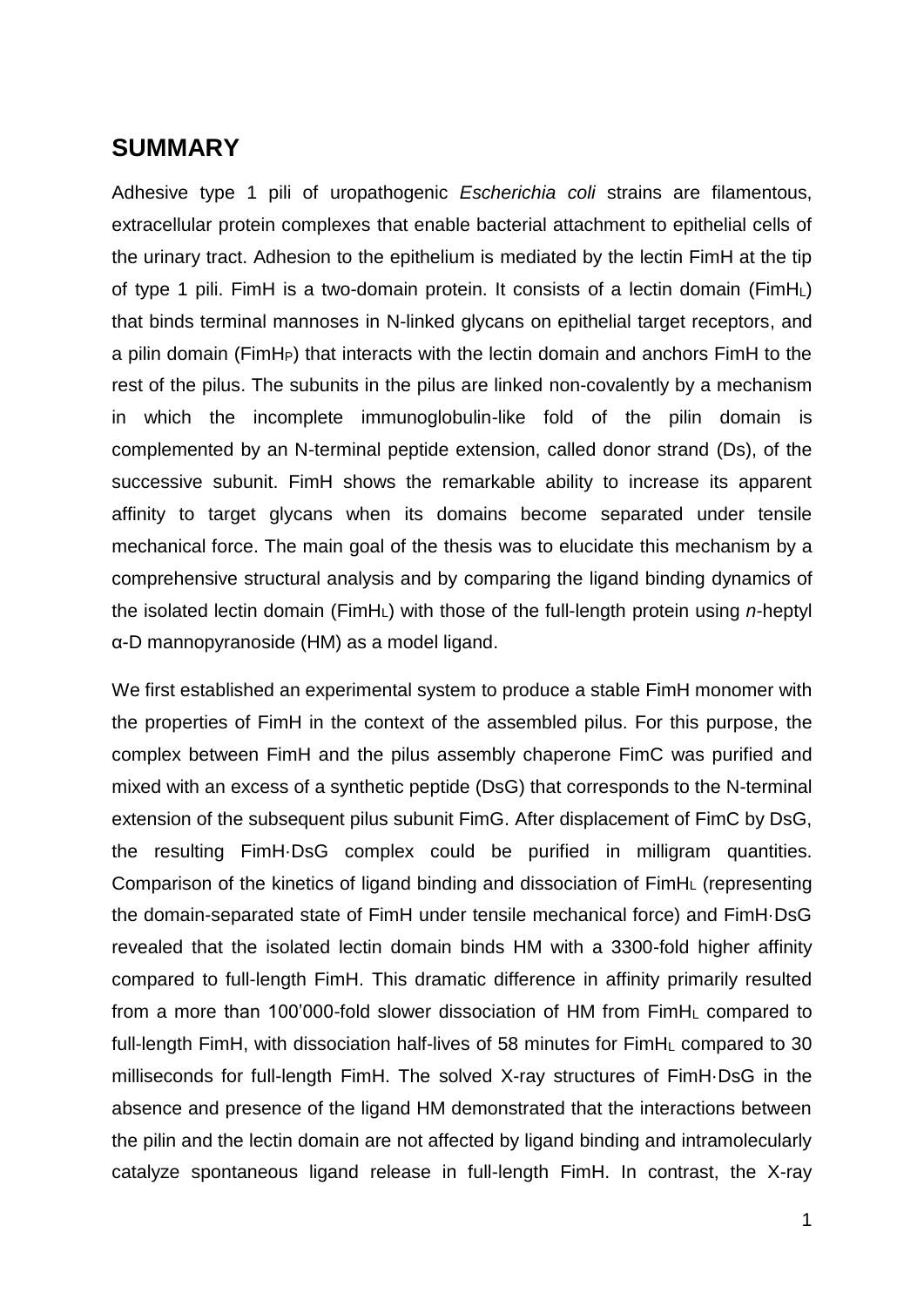structure of the FimHL·HM complex showed that the FimH<sup>L</sup> surface loops interacting with the pilin domain underwent large conformational changes that no longer allow the interaction between  $FimH<sub>L</sub>$  and the pilin domain. This was confirmed by the X-ray structure of the domain separated state of a variant of full-length FimH in complex with HM. The results showed that domain separation in FimH only occurs under mechanical stress, allowing bacterial movement along the urinary epithelium in the absence of mechanical force.

The results of the first part predicted that FimH variants with weakened interdomaininteractions should show higher ligand binding affinities. In the second part of the thesis, mutations were introduced into FimH to generate variants of full-length FimH in which the domain-separated state is favored. This was achieved with two strategies. First, by introducing single amino acid replacements into the FimH pilin domain that were predicted to disturb the domain interactions, and second, by amino acid insertions in the linker region between the domains. As predicted, two FimH variants with the amino acid substitutions Ala188Asp or Ala188Trp in the pilin domain showed a 10- to 20-fold increase in affinity to HM, while the affinity increased up to 2100-fold with increasing number of inserted residues in the linker between the FimH domains. The results could be confirmed qualitatively by recording the free energy of domain interaction in the FimH variants, revealing that affinity for HM increased with decreasing interaction energy.

In the third part of the thesis it could be shown that the glycoprotein uromodulin (Tamm-Horsfall protein), the most abundant protein in human urine, is a natural ligand of FimH. Uromodulin thus most likely contributes to protection against urinary tract infections by competing with urinary epithelium cells for binding to FimH. Kidney cells secrete uromodulin as a filamentous oligomer that is highly glycosylated. The uromodulin fibers were purified and showed a binding stoichiometry of two to three FimH<sup>L</sup> molecules per uromodulin monomer with an apparent dissociation constant of  $(4.0 \pm 1.0) \cdot 10^{-7}$  M. The three-dimensional architecture of uromodulin filaments was investigated with cryo-electron tomography. The results indicate that the fibers adopt a regular zigzag architecture in which successive monomers are rotated by 180° relative to each other and the C-terminal ZP domain of uromodulin forms the core of the fibril.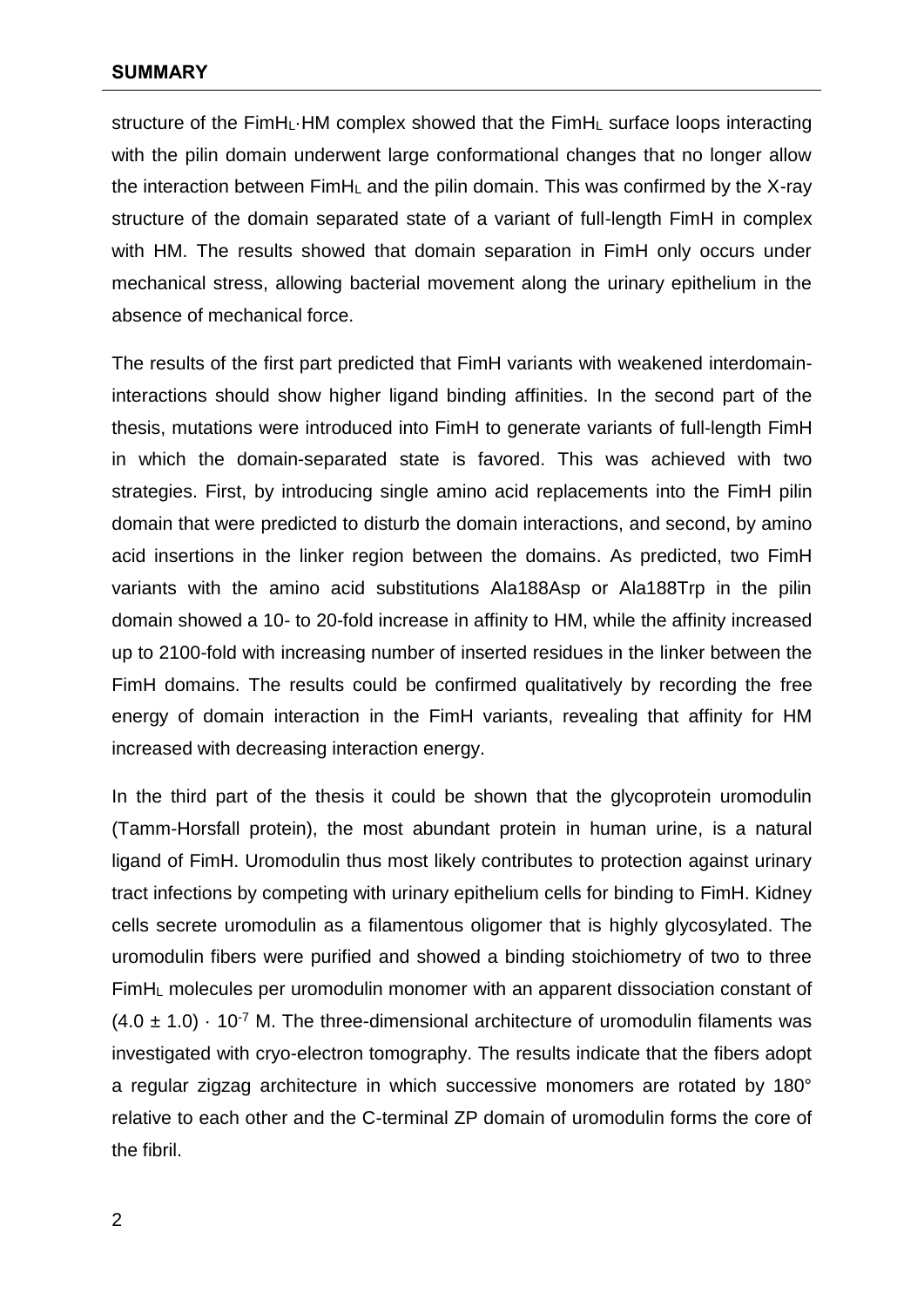## **ZUSAMMENFASSUNG**

Adhesive Typ 1 Pili von uropathogenen *Escherichia coli* Stämmen sind filamentöse, extrazelluläre Proteinkomplexe, die es Bakterien ermöglichen, sich an Epithelzellen im Harntrakt von Wirtsorganismen zu binden. Die Anheftung der Bakterien an das Epithelgewebe wird durch das Lektin FimH an der Spitze von Typ 1 Pili vermittelt. FimH besitzt zwei Domänen: eine Lektin-Domäne (FimHL), die an terminale Mannose Reste von N-Glykanen der Zielrezeptoren des Epithels bindet, und eine Pilin-Domäne (FimHP), die mit der Lektin-Domäne interagiert und FimH mit dem Rest des Pilus verbindet. Die Untereinheiten im Pilus sind über einen nicht-kovalenten Mechanismus miteinander liiert. Dabei wird die zunächst unvollständige Faltung einer Untereinheit durch einen kurzen N-terminalen Abschnitt der folgenden Untereinheit, den Donorstrang, vervollständigt. FimH zeigt die erstaunliche Eigenschaft einer erhöhten Affinität zu Zielglycanen bei Trennung seiner beiden Domänen unter mechanischer Zugkraft. Das Hauptziel der vorliegenden Arbeit ist es, diesen Mechanismus aufzuklären: einerseits durch eine umfassende strukturelle Charakterisierung, andererseits durch einen Vergleich der Ligandenbindungs-Dynamik der isolierten Lektin-Domäne (FimHL) und des Volllängen-Proteins zu einem Modell-Liganden, *n*-heptyl α-D Mannopyranosid (HM).

Dazu wurde zunächst ein experimentelles System für die Herstellung eines stabilen FimH Monomers etabliert, das sich nicht von FimH im natürlichen Zustand an der Spitze von Pili unterscheidet. Zu diesem Zweck wurde der Komplex zwischen FimH und seinem Assemblierungshelfer FimC (Chaperon) gereinigt und mit einem Überschuss des synthetischen Peptides (DsG) gemischt, das die N-terminale Verlängerung der folgenden Untereinheit FimG darstellt. Nach Verdrängung des Chaperons durch DsG konnte der resultierende FimH·DsG-Komplex in großen Mengen gereinigt werden. Ein Vergleich der Kinetiken der Ligandenbindung und Dissoziation der FimHL-Domäne, die den Domänen getrennten Zustand von FimH unter mechanischer Zugkraft darstellt, mit FimH·DsG zeigte, dass die isolierte Lektin-Domäne HM mit einer um den Faktor 3300 höheren Affinität im Vergleich zum Volllänge-FimH bindet. Dieser außerordentlich große Unterschied der Affinitäten kommt daher, dass HM von FimH<sup>L</sup> um fünf Größenordnungen langsamer dissoziiert im Vergleich zum Volllänge-FimH. Dabei ergeben sich Halbwertszeiten der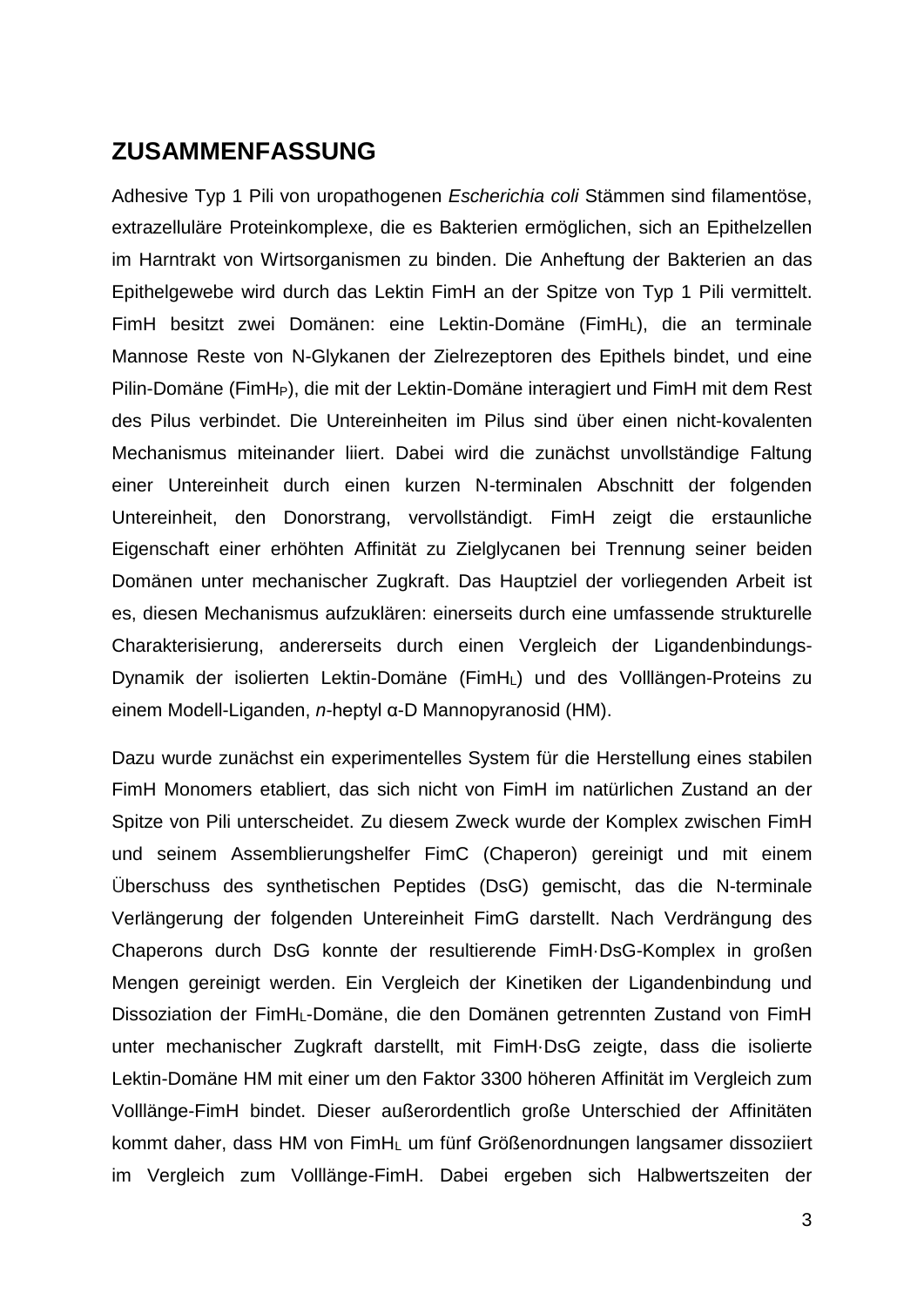Dissoziation von 58 Minuten für FimH<sup>L</sup> im Vergleich zu 30 Millisekunden für das Volllänge-FimH. Die gelösten Kristallstrukturen von FimH·DsG mit und ohne gebundenen Liganden HM verdeutlichen, dass die Wechselwirkungen zwischen der Pilin Domäne und der Lektin Domäne nicht durch die Ligandenbindung beeinflusst werden. Diese Wechselwirkungen katalysieren im Volllänge-FimH die spontane Ablösung des Liganden. Im Gegensatz dazu zeigte die Kristallstruktur des FimHL HM Komplexes, dass flexible Bereiche von FimHL, die mit der Pilin Domäne interagieren, große konformationelle [Än](https://de.wiktionary.org/wiki/%C3%84nderung)derungen aufweisen und dadurch die Wechselwirkung zwischen FimH<sup>L</sup> und der Pilin Domäne nicht mehr möglich war. Dies konnte durch die Kristallstruktur einer Variante des Volllänge-FimH in Komplex mit HM, bei der die beiden Domänen getrennt waren, bestätigt werden. Die Ergebnisse verdeutlichen, dass die Trennung der Domänen in FimH nur unter mechanischer Zugkraft erreicht werden kann. Dies ermöglicht die Fortbewegung von Bakterien entlang des Harnepitheliums in Abwesenheit mechanischer Zugkräfte.

Die Ergebnisse des ersten Teils lassen die Vorhersage zu, dass FimH Varianten mit geschwächter Wechselwirkung zwischen den Domänen höhere Affinitäten zu Liganden aufweisen sollten. Im zweiten Teil der Arbeit wurden Mutationen in FimH eingefügt, um Volllänge-Varianten von FimH zu erzeugen, die den Domänen-getrennten Zustand darstellen. Dies wurde durch zwei Strategien umgesetzt. Einerseits wurden einzelne Aminosäurereste, die einen Einfluss auf die Domänenwechselwirkung haben sollten, in der Pilin Domäne von FimH ausgetauscht, andererseits wurden Konstrukte hergestellt, bei denen Aminosäuren zwischen beide Domänen eingefügt wurden. Die Vorhersage wurde bestätigt. Zwei FimH Varianten, bei denen die Aminosäuren von Ala 188 zu Asp oder Ala 188 zu Trp in der Pilin Domäne ausgetauscht wurden, zeigten 10- bis 20-fach höhere Affninitäten zu HM, während die Affinität mit zunehmender Anzahl eingefügter Reste in der Linkerregion zwischen den beiden FimH Domänen um das bis zu 2100-fache zunahm. Diese Ergebnisse konnten qualitativ durch die Bestimmung der freien Energie der Domänen-Wechselwirkung der Varianten bestätigt werden, da die Affinität zu HM mit verminderter Wechselwirkungsenergie stärker wurde.